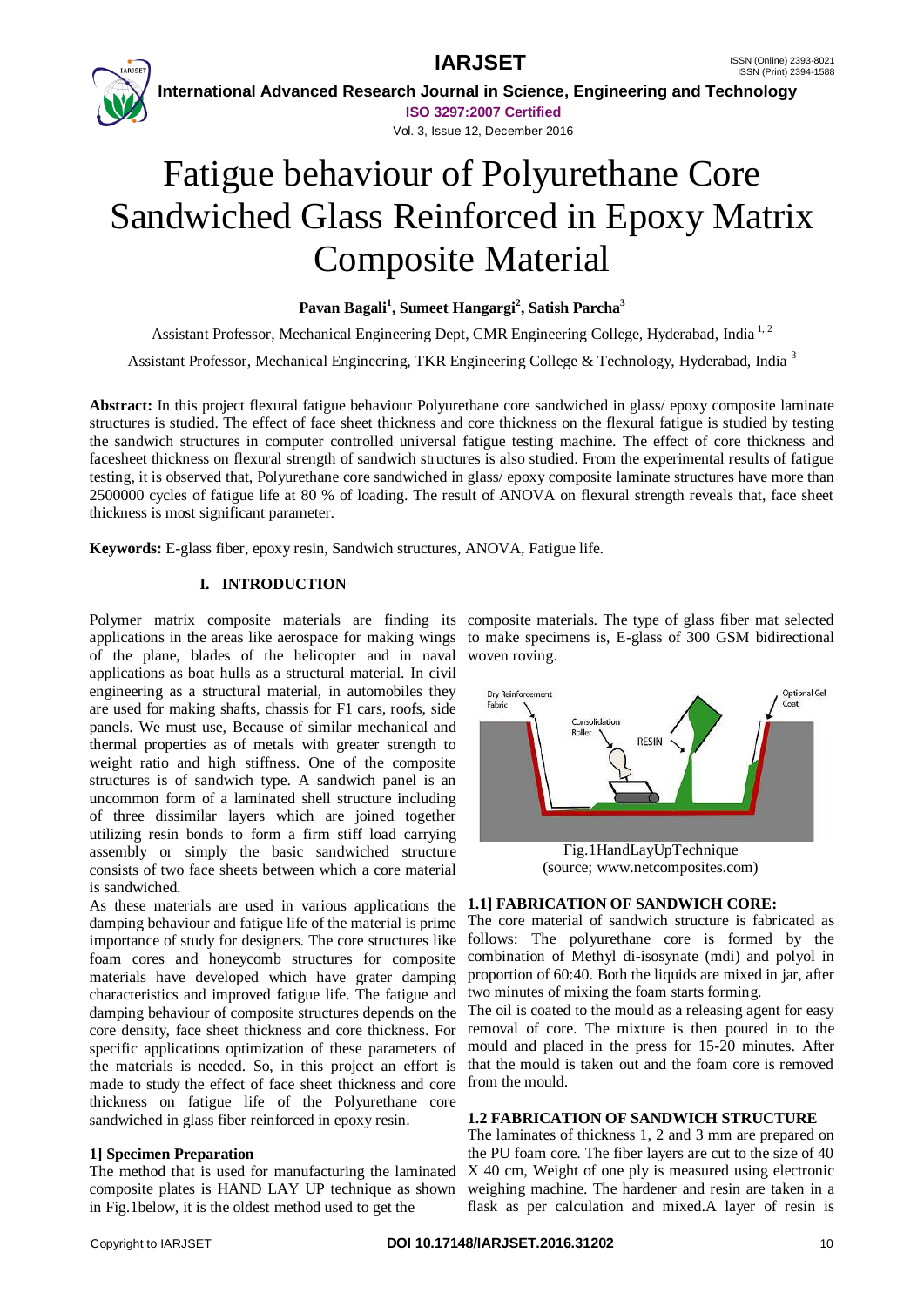

 **International Advanced Research Journal in Science, Engineering and Technology ISO 3297:2007 Certified**

Vol. 3, Issue 12, December 2016

applied on the surface of the core and then the lamina is placed on the applied resin, again a layer of resin is applied on the surface of the fiber again next layer is **3.1] FOR FOAM DENSITY** placed on the previous layer. The procedure is continued PU foam used in the preparation of sandwich structure is till the sandwich structure is built. The sandwich structures considered constant at 80 kg\m3 density for 10mm, 20mm are cut as per ASTM standard C393.

### **II. EXPERIMENTAL SET UP**

The following tests were conducted in desertion work;

- $\triangleright$  Flexural test,
- $\triangleright$  Fatigue test,

The tests were conducted using calibrated Servo Hydraulic Fatigue Testing machine as shown in fig.2 below,



Fig.2 Servo Hydraulic Fatigue Testing machine (Source: www. http://en.kejian-tech.com)

The experimental plan according to L9 array is shown in table number 1:

| Table No.1: Experimental Plan. |  |
|--------------------------------|--|
|--------------------------------|--|

| <b>Experiment</b> | <b>Facesheet</b> | Core thickness, |
|-------------------|------------------|-----------------|
| no.               | thickness, mm    | mm              |
|                   |                  | 10              |
| 2                 |                  | 20              |
| 3                 |                  | 30              |
|                   | 2                | 10              |
| 5                 | $\mathfrak{D}$   | 20              |
| 6                 | 2                | 30              |
|                   | 3                | 10              |
| 8                 | 3                | 20              |
|                   |                  | 30              |

### **III.CALCULATIONS**

and 30mm core thickness. For example, PU FOAM WITH 10MM THICKNESS:

Volume of foam=  $0.4 \times 0.4 \times 0.01$  mm

Mass of di-isosynate and polyol= density of foam  $\times$ volum  $= 80 \times 0.4 \times 0.4 \times 0.01$ 

 $= 0.128$  kg

Mass of di-isosynate= 0.6×0.128

 $= 0.0768$  kg

Mass of polyol  $= 0.4 \times 0.128$ 

 $= 0.0512$  kg

### **3.2] FOR LAMINATE PREPARATION**

In the preparation of face sheet glass fiber is reinforced in epoxy resin. To prepare face sheet bidirectional e-glass of 300GSM and epoxy resin is used of thickness 1mm, 2mm, 3mm.For example, GLASS\EPOXY LAMINATES OF 1MM THICKNESS:

Number of plies of glass fiber to be combined with matrix material

 $\dot{\rho}f = 2.54g/\text{cc}$   $\dot{\rho}$ resin = 1.15g/cc Wff= 65% Wfr= 35% Density of laminate =  $(\dot{\rho} f \times \text{wff}) + (\dot{\rho} \text{resin} \times \text{wff})$  $=(2.54\times0.65) + (1.15\times0.35)$  $= 2.053g/cc$ Weight of laminate =  $\phi$ laminate × Vlaminate  $=2.053\times0.1\times40\times40$  $= 328.48 \text{ g}$ Weight of resin =  $Wfr \times W$ laminate  $= 0.35 \times 328.48$  $= 114.968 \text{ g}$ Weight of fiber  $= Wff \times W$ laminate  $= 0.65 \times 328.48$  $= 213.512$  g Weight of hardner = Wresin  $\times$  11/111  $= 114.968 \times 11/111$  $= 11.39$  g Weight of one ply =43 gms No. Of layers required  $=$  Wfiber / Wfiber one ply  $= 213.512 / 43$  $= 5$  layers

### **IV.RESULT & DISCUSSION**

### **4.1] EFFECT OF FACESHEET THICKNESS ON FLEXURAL STRENGTH**

Effect of face sheet thickness on the flexural strength of polyurethane glass epoxy sandwich composite material is shown in figure.3. The graph plotted show, as the face sheet thickness increases flexural strength increases. The flexural strength is directly proportional to the face sheet thickness. The maximum flexural strength is obtained for 3mm Face sheet thickness of 10mm core thickness. The maximum strength is 45.85Mpa.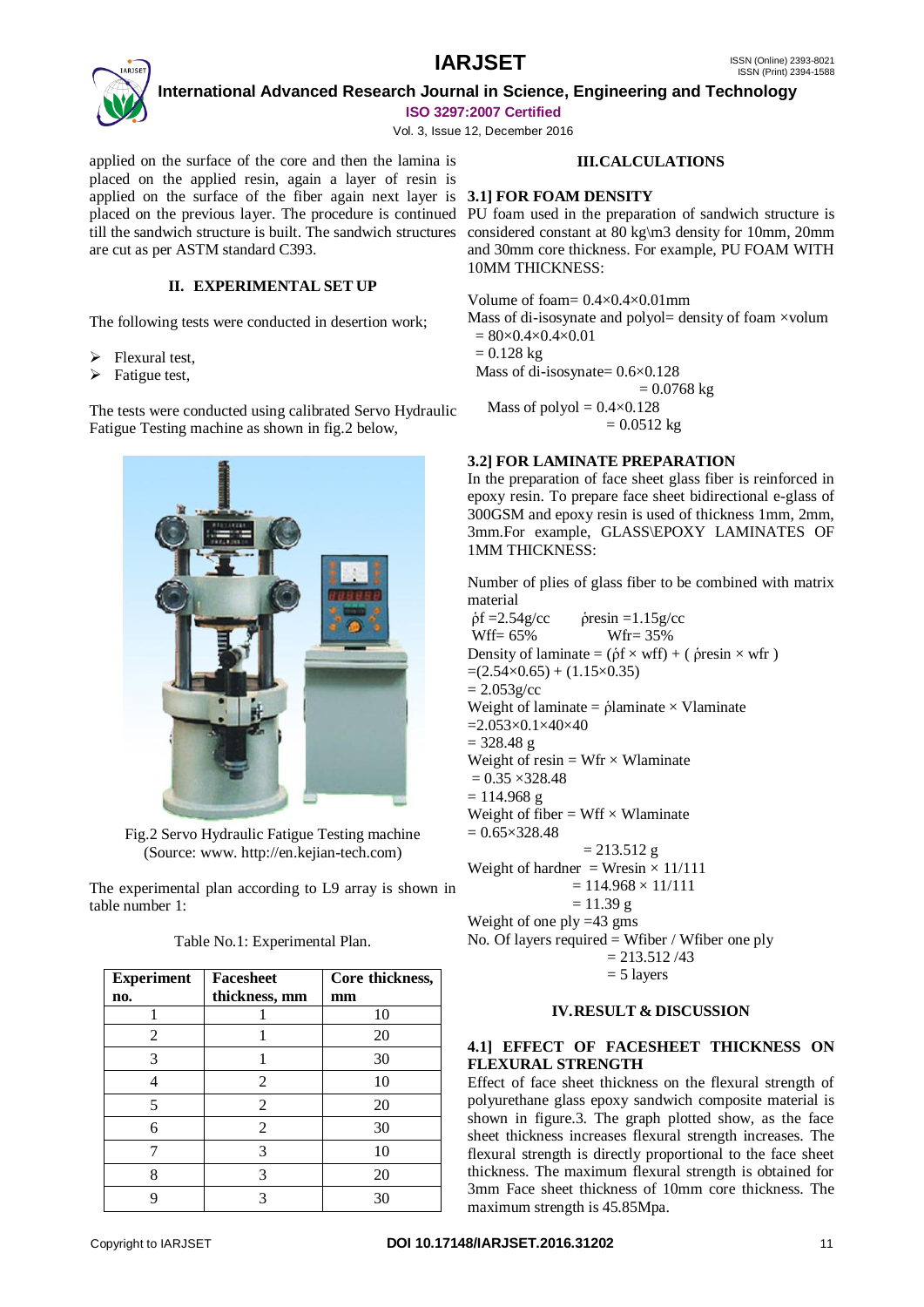

 **International Advanced Research Journal in Science, Engineering and Technology**

**ISO 3297:2007 Certified**

Vol. 3, Issue 12, December 2016



Fig.3 Results for Flexural Strength

# **4.2] FATIGUE BEHAVIOR OF SANDWICH STRUCTURE**

Table No.2 Flexural strength and endurance limit

| Material                            | Peak | Flexural             | Enduranc |
|-------------------------------------|------|----------------------|----------|
|                                     | load | strength             | e limit  |
|                                     | in N | in N/mm <sup>2</sup> |          |
| Sandwich specimen                   |      |                      |          |
| (1mm Facesheet                      | 900  | 20.625               | 16.11    |
| and10mmcore                         |      |                      |          |
| thickness)                          |      |                      |          |
| Sandwich specimen                   |      |                      |          |
| (1mm Facesheet                      | 525  | 6.833                | 3.4      |
| and20mmcore                         |      |                      |          |
| thickness)                          |      |                      |          |
| Sandwich specimen                   |      |                      |          |
| (1mm Facesheet                      | 400  | 3.63                 | 1.5      |
| and30mmcore                         |      |                      |          |
| thickness)                          |      |                      |          |
| Sandwich specimen                   |      |                      |          |
| (2mm Facesheet                      | 1625 | 29.84                | 22.1     |
| and10mmcore                         |      |                      |          |
| thickness)                          |      |                      |          |
| Sandwich specimen                   |      |                      |          |
| (2mm Facesheet                      | 675  | 7.734                | 4.5      |
| and20mmcore                         |      |                      |          |
| thickness)                          |      |                      |          |
| Sandwich specimen                   |      |                      |          |
| (2mm Facesheet                      | 725  | 6.020                | 3.3      |
| and30mmcore                         |      |                      |          |
| thickness)                          |      |                      |          |
| Sandwich specimen<br>(3mm Facesheet | 3010 | 45.855               | 34.7     |
| and10mmcore                         |      |                      |          |
| thickness)                          |      |                      |          |
| Sandwich specimen                   |      |                      |          |
| (3mm Facesheet                      | 725  | 9.696                | 6.1      |
| and20mmcore                         |      |                      |          |
| thickness)                          |      |                      |          |
| Sandwich specimen                   |      |                      |          |
| (3mm Facesheet                      | 825  | 6.302                | 3.4      |
| and30mmcore                         |      |                      |          |
| thickness)                          |      |                      |          |

The fatigue behaviour of sandwich structures of different Facesheet thickness and core thickness is studied at 80% flexural loading condition. The flexural strength verses number of cycles is plotted for all the nine specimens. From the graphs, the fatigue life of the sandwich structures is more than 225000 cycles.

The Flexural strength and endurance limit for all the specimens is shown in table 2. From the table, the maximum endurance limit is 34.7 for 3mm Facesheet and 10 mm core sandwich structure.

# **V. CONCLUSION**

From the experimental results of flexural and fatigue life of PU core sandwiched in glass/epoxy laminates, the following conclusions are drawn;

- 1. The flexural strength is directly proportional to the Face sheet thickness of sandwich structure.
- 2. The flexural strength is inversely proportional to the thickness of the core material at constant density of core.
- 3. The fatigue life of PU core sandwiched in glass/epoxy laminates, is found to be infinite and is more than 225000 cycles at 80 % of flexural loading.
- 4. The endurance limit is maximum for greater thickness values of face sheet of sandwich structure.
- 5. The most significant factor for fatigue life is face sheet thickness.

# **REFERENCES**

- [1] Krishnan Kanny, Hassan Mahfuz, Leif A. Carlsson, Tonnia Thomas, Shaik Jeelani, "Dynamic mechanical analyses and flexural fatigue of PVC foams", Elsevier, composite structures 58, 2002M. Wegmuller, J. P. von der Weid, P. Oberson, and N. Gisin, "High resolution fiber distributed measurements with coherent OFDR," in Proc. ECOC'00, 2000, paper 11.3.4, p. 109.
- [2] Mohammad Mynul Hossain, Kunigal Shivakumar, "Compression fatigue performance of a fire resistant syntactic foam", Elsevier, composite structures 94, 2011. (2002) The IEEE website. [Online]. Available: http://www.ieee.org/
- [3] Nitin Kulkarni, Hassan Mahfuz, Shaik Jeelani, Leif A. Carlsson, "Fatigue crack growth and life prediction of foam core sandwich composites under flexural loading", Elsevier, composite structures 59, 2003FLEXChip Signal Processor (MC68175/D), Motorola, 1996.
- [4] R.Vijayalakshmi Rao, Manujesh B J, "Behavior of sandwich composites under flexural and fatigue loading: Effect of variation of core density", IJEST, ISSN: 0975-5462, Vol.3 No.10 October 2011.
- [5] A. M. Harte, N. A. Fleck, M. F. Ashby, "Fatigue failure of an open cell and a closed cell Aluminium alloy foam", Pergamon, Acta mater. Vol. 47, No.8, pp. 2511-2524, 1999.
- [6] E. E.Theotokoglou, D. Hortis, L. A. Carlsson, H. Mahfuz, "Numerical study of fractured sandwich composites under flexural loading", SAGE, Journal of sandwich structures and materials, Vol. 10 Jan (2008) 75.
- [7] Dan Zenkert, Magnus Burman, "Tension, compression and shear fatigue of a closed cell polymer foam", Elsevier, Composites science and technology, 2008.